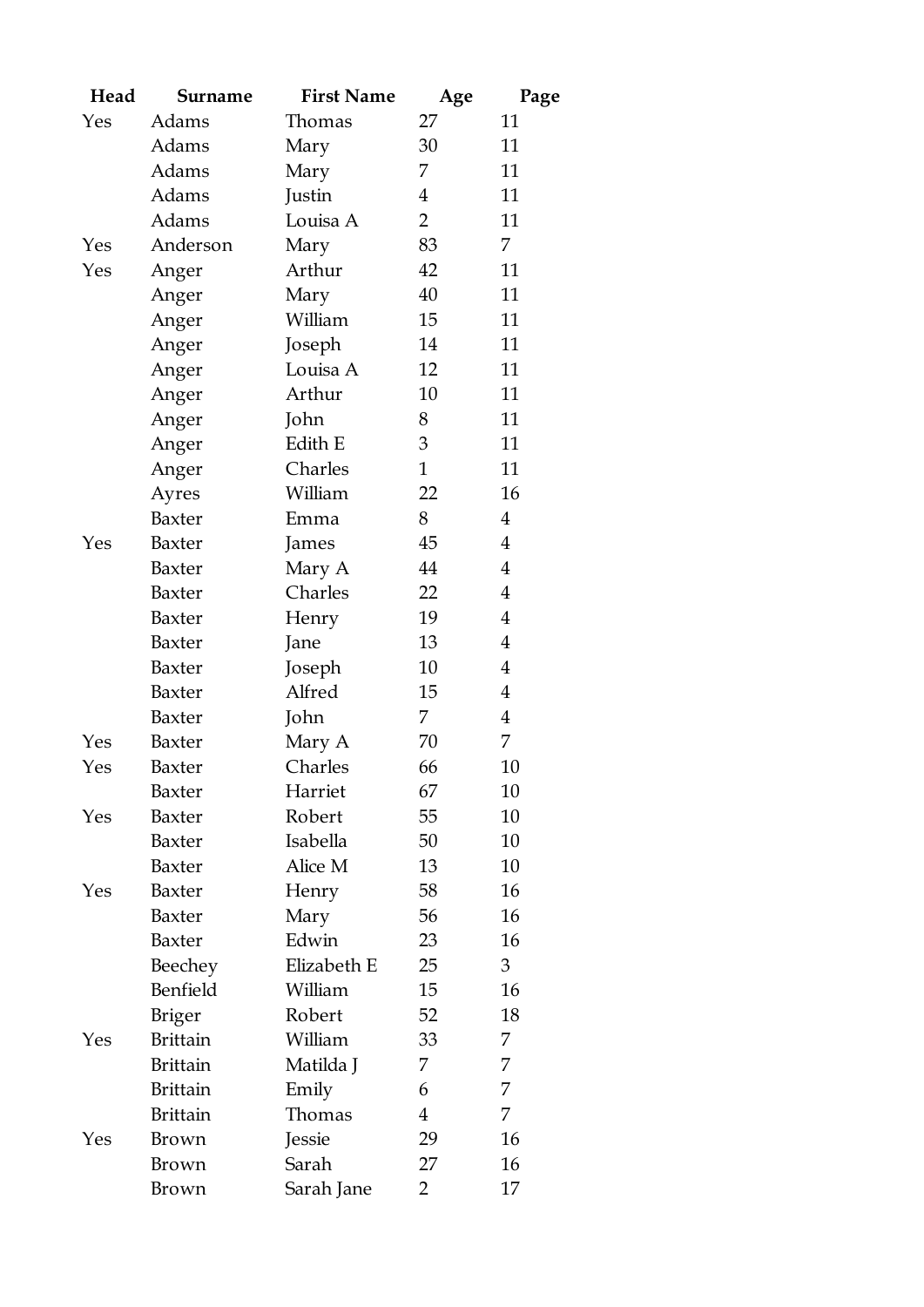| Yes | Bushey        | Joseph      | 49             | 11             |
|-----|---------------|-------------|----------------|----------------|
|     | Bushey        | Caroline    | 45             | 11             |
|     | Bushey        | Thomas      | 18             | 11             |
|     | Bushey        | John        | 13             | 11             |
|     | Bushey        | William     | 11             | 11             |
|     | Bushey        | Mercey      | 6              | 11             |
|     | <b>Butler</b> | Thomas      | 68             | 9              |
|     | <b>Butler</b> | Hannah      | 67             | 9              |
|     | <b>Butler</b> | John        | 30             | 9              |
| Yes | <b>Butler</b> | Edward      | 49             | 14             |
|     | <b>Butler</b> | Ann         | 48             | $14\,$         |
|     | <b>Butler</b> | Alfred      | 26             | 14             |
|     | <b>Butler</b> | Edward      | 17             | 14             |
|     | <b>Butler</b> | William     | 15             | 14             |
|     | <b>Butler</b> | Jane        | 22             | 14             |
|     | <b>Butler</b> | Fanny       | 14             | 14             |
|     | <b>Butler</b> | Sophia      | 11             | 14             |
|     | <b>Butler</b> | Maggie      | 8              | 14             |
|     | <b>Butler</b> | Mary A      | 5              | 14             |
|     | <b>Butler</b> | Edith       | $\overline{4}$ | 14             |
|     | <b>Butler</b> | Frances     | $\overline{0}$ | 14             |
|     | Canfield      | Ada M       | 10             | $\overline{2}$ |
| Yes | Carter        | Thomas      | 22             | 8              |
|     | Carter        | Lucy        | 20             | 8              |
|     | Carter        | Percy       | $\overline{2}$ | 8              |
| Yes | Carter        | Elizabeth   | 64             | 8              |
|     | Carter        | James       | 19             | 8              |
| Yes | Carter        | Richard     | 51             | 12             |
| Yes | Carter        | John        | 45             | 14             |
|     | Carter        | Louisa      | 49             | 14             |
|     | Carter        | William     | 14             | 14             |
|     | Carter        | Thomas      | 20             | 14             |
|     | Carter        | Charles     | 12             | 14             |
|     | Carter        | George      | 10             | 14             |
| Yes | Carter        | Thomas      | 53             | 16             |
|     | Carter        | Sarah       | 9              | 16             |
|     | Carter        | Mary        | 43             | 16             |
|     | Carter        | William     | 21             | 16             |
|     | Carter        | Christopher | 24             | 8              |
| Yes | Clack         | Elizabeth   | 63             | 7              |
|     | Coleman       | Sarah A     | 17             | 13             |
|     | Collier       | Arthur      | 14             | 16             |
| Yes | Collins       | Walter      | 13             | 13             |
|     | Colufell      | Charlotte   | 22             | $\mathbf{1}$   |
| Yes | Cox           | Henry       | 44             | 6              |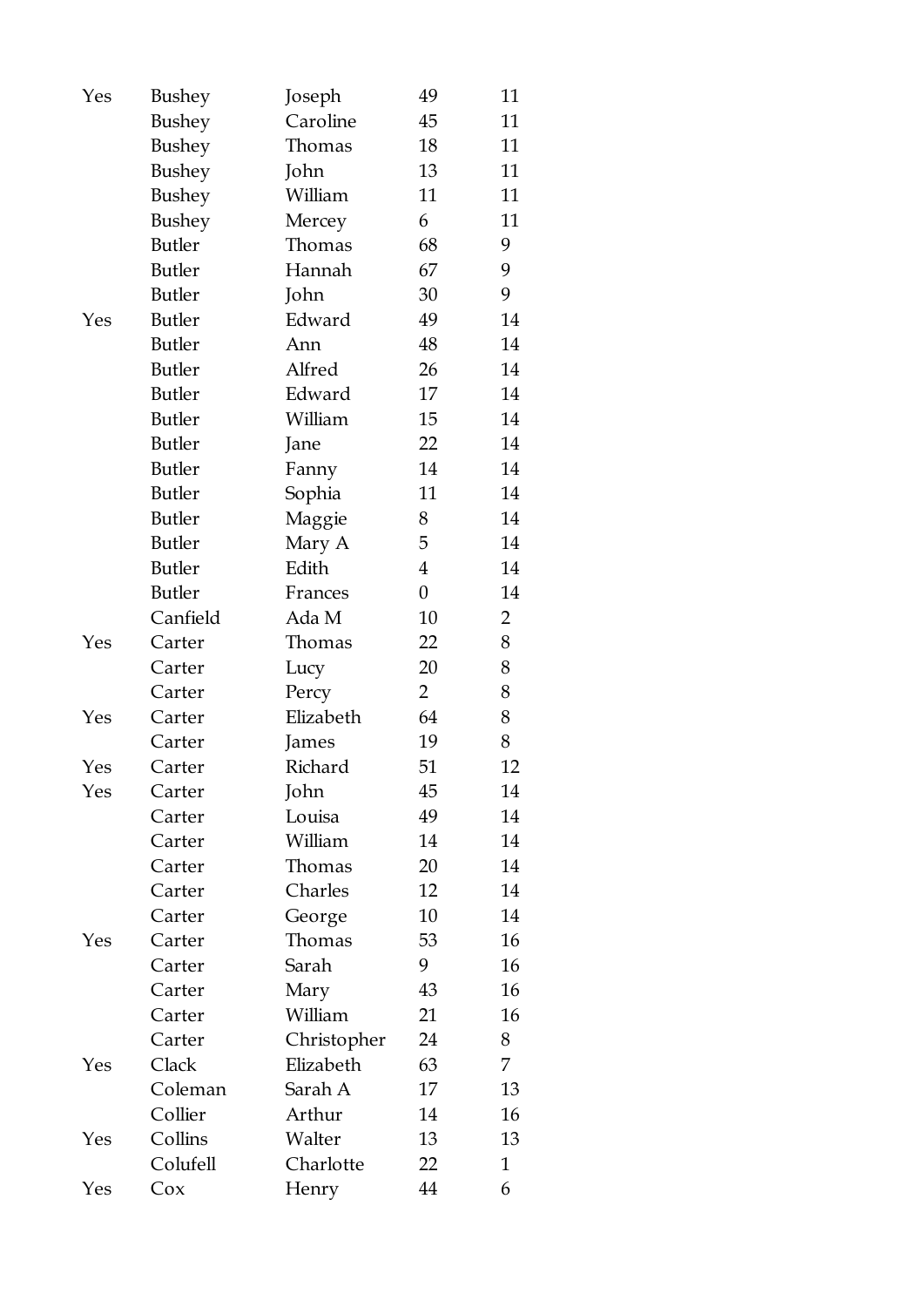|     | Cox      | Mary       | 45               | 6  |
|-----|----------|------------|------------------|----|
|     | Cox      | George     | 15               | 6  |
|     | Cox      | Henry      | 14               | 6  |
|     | Cox      | Mary       | 12               | 6  |
|     | Cox      | Martha     | 10               | 6  |
|     | Cox      | Charles    | 7                | 6  |
|     | Cox      | Alice      | $\overline{4}$   | 6  |
|     | Cox      | Ann        | $\overline{2}$   | 6  |
|     | Cox      | William H  | 21               | 10 |
|     | Cox      | Elizabeth  | 16               | 10 |
|     | Duckett  | Emily      | 24               | 7  |
|     | Duckett  | Alice M    | $\overline{4}$   | 7  |
|     | Duckett  | Nettie     | 3                | 7  |
|     | Duckett  | Sarah      | 61               | 15 |
| Yes | Ebsworth | William    | 71               | 8  |
|     | Ebsworth | Phebe      | 60               | 8  |
|     | Faulknor | Ellen J    | 27               | 13 |
| Yes | Fereman  | James      | 66               | 15 |
|     | Fereman  | James A    | 29               | 15 |
|     | Fereman  | Thomas     | 24               | 15 |
|     | Foot     | Thomas H   | $\overline{2}$   | 8  |
|     | Foot     | Samuel     | 30               | 15 |
|     | Foot     | Agnes      | 28               | 15 |
|     | Foot     | Anne       | 5                | 15 |
|     | Foot     | Not stated | $\boldsymbol{0}$ | 15 |
| Yes | Fowler   | John       | 58               | 8  |
|     | Fowler   | Charlotte  | 56               | 8  |
|     | Fowler   | Eliza A    | 15               | 8  |
|     | Fowler   | Charlotte  | 4                | 9  |
|     | Fowler   | Oliver     | 3                | 9  |
| Yes | Fowler   | William    | 52               | 10 |
|     | Fowler   | Maria      | 54               | 10 |
| Yes | Fulcher  | George     | 37               | 15 |
|     | Fulcher  | Ann        | 41               | 15 |
|     | Fulcher  | John B     | 15               | 15 |
|     | Fulcher  | Alexander  | 12               | 15 |
|     | Fulcher  | Henry      | 9                | 15 |
|     | Fulcher  | William J  | 8                | 15 |
|     | Fulcher  | Martha     | $\overline{4}$   | 15 |
|     | Fulcher  | James      | $\boldsymbol{0}$ | 15 |
| Yes | Gerring  | Benjamin   | 54               | 14 |
|     | Gerring  | Elizabeth  | 54               | 14 |
|     | Gerring  | Sarah      | 18               | 14 |
|     | Gerring  | Laura      | 7                | 14 |
| Yes | Giles    | John       | 52               | 17 |
|     |          |            |                  |    |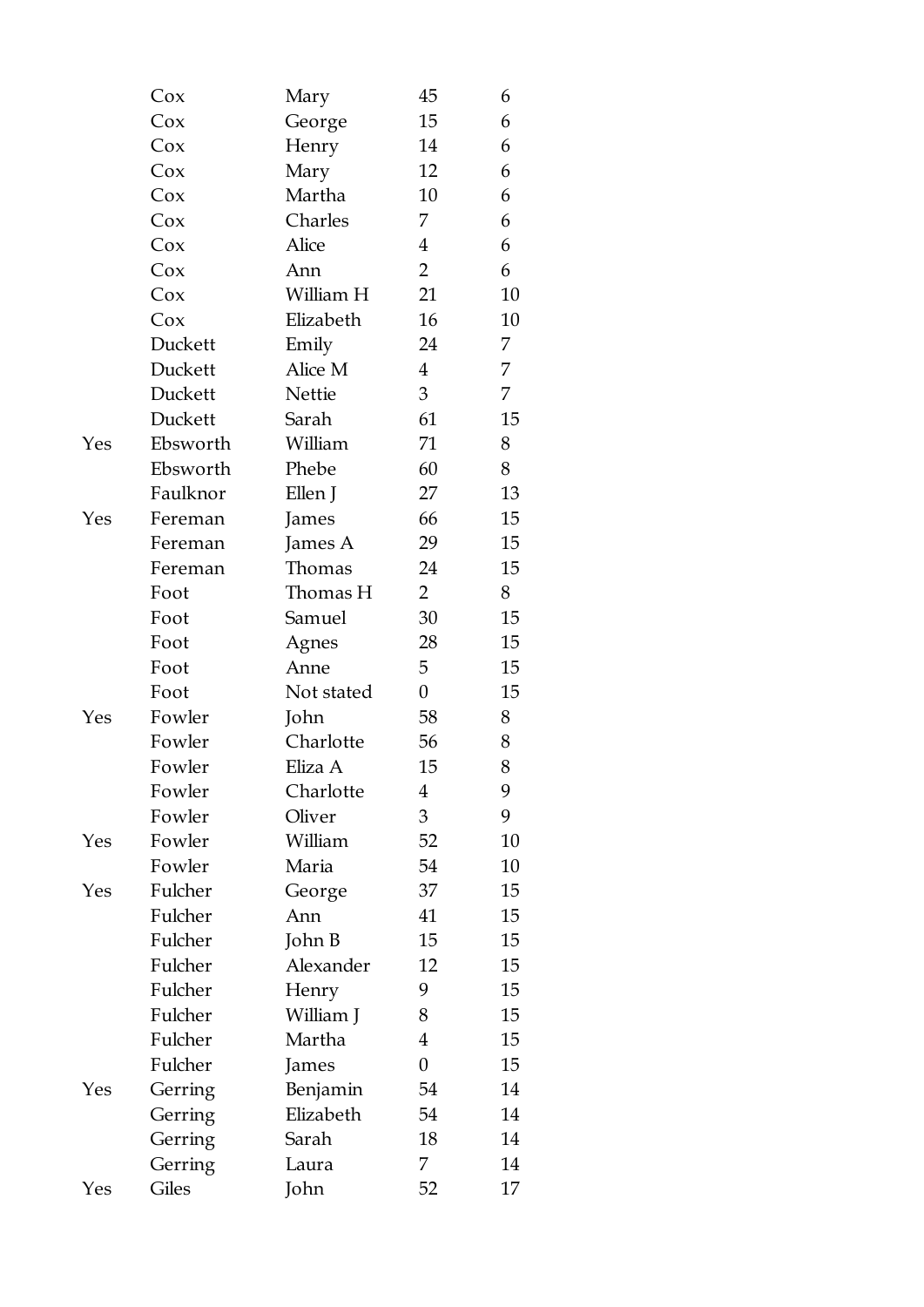|     | Giles           | Elizabeth       | 52             | 18             |
|-----|-----------------|-----------------|----------------|----------------|
|     | Godding         | Ellen           | 43             | 16             |
|     | Godding         | Beatrice        | $\mathbf{1}$   | 17             |
|     | Godwin          | Francis W       | 19             | 8              |
|     | Godwin          | William         | 39             | 12             |
|     | Godwin          | Sophia          | 39             | 12             |
|     | Godwin          | Jane N          | 14             | 12             |
|     | Godwin          | George N        | 11             | 12             |
|     | Godwin          | Clara E         | 8              | 12             |
|     | Godwin          | Emily S         | 6              | 12             |
|     | Godwin          | Harriet         | 3              | 12             |
|     | Groves          | Mary J          | 19             | $\mathbf{1}$   |
| Yes | Hall            | Maria           | 39             | $\mathbf{1}$   |
|     | Hambage         | George          | 15             | 17             |
| Yes | Haynes          | Louisa          | 36             | 12             |
|     | Haynes          | <b>Walter E</b> | 9              | 12             |
|     | Haynes          | Louisa J        | 5              | 12             |
|     | Haynes          | Edith M         | 3              | 12             |
|     | Haynes          | Francis M       | $\mathbf{1}$   | 12             |
| Yes | Hazell          | William         | 60             | 14             |
|     | Hazell          | Sarah           | 60             | 14             |
| Yes | Headshaw        | Sarah           | 37             | 3              |
|     | Heath           | Charles J       | 21             | 13             |
|     | Heath           | William L       | 26             | 13             |
|     | Hewarde         | Emma            | 36             | $\overline{4}$ |
| Yes | Hewarde         | Thomas          | 33             | $\overline{4}$ |
|     | Hewer           | James S         | 33             | 13             |
|     | Hewer           | Jane            | 32             | 13             |
|     | Hewer           | Joseph          | 10             | 13             |
|     | Hewer           | Percy           | 7              | 13             |
|     | Hewer           | Arthur C        | $\overline{4}$ | 13             |
|     | Hewer           | George          | 0              | 13             |
| Yes | Hickman         | George          | 23             | 5              |
|     | Hickman         | Anne            | 29             | 5              |
|     | <b>Higgings</b> | William         | 16             | 18             |
| Yes | Holder          | Thomas          | 14             | 13             |
| Yes | Holyoak         | John            | 85             | 11             |
| Yes | Humphrey        | William B       | 38             | 3              |
|     | Humphrey        | Mary C          | 44             | $\overline{3}$ |
| Yes | Hunt            | Percival S      | 31             | 13             |
|     | Hunt            | Sarah H         | 32             | 13             |
|     | Hunt            | Lizzie A        | 7              | 13             |
|     | Hunt            | Ada L           | 7              | 13             |
|     | Hunt            | Rachel          | 6              | 13             |
|     | Hunt            | John G          | 3              | 13             |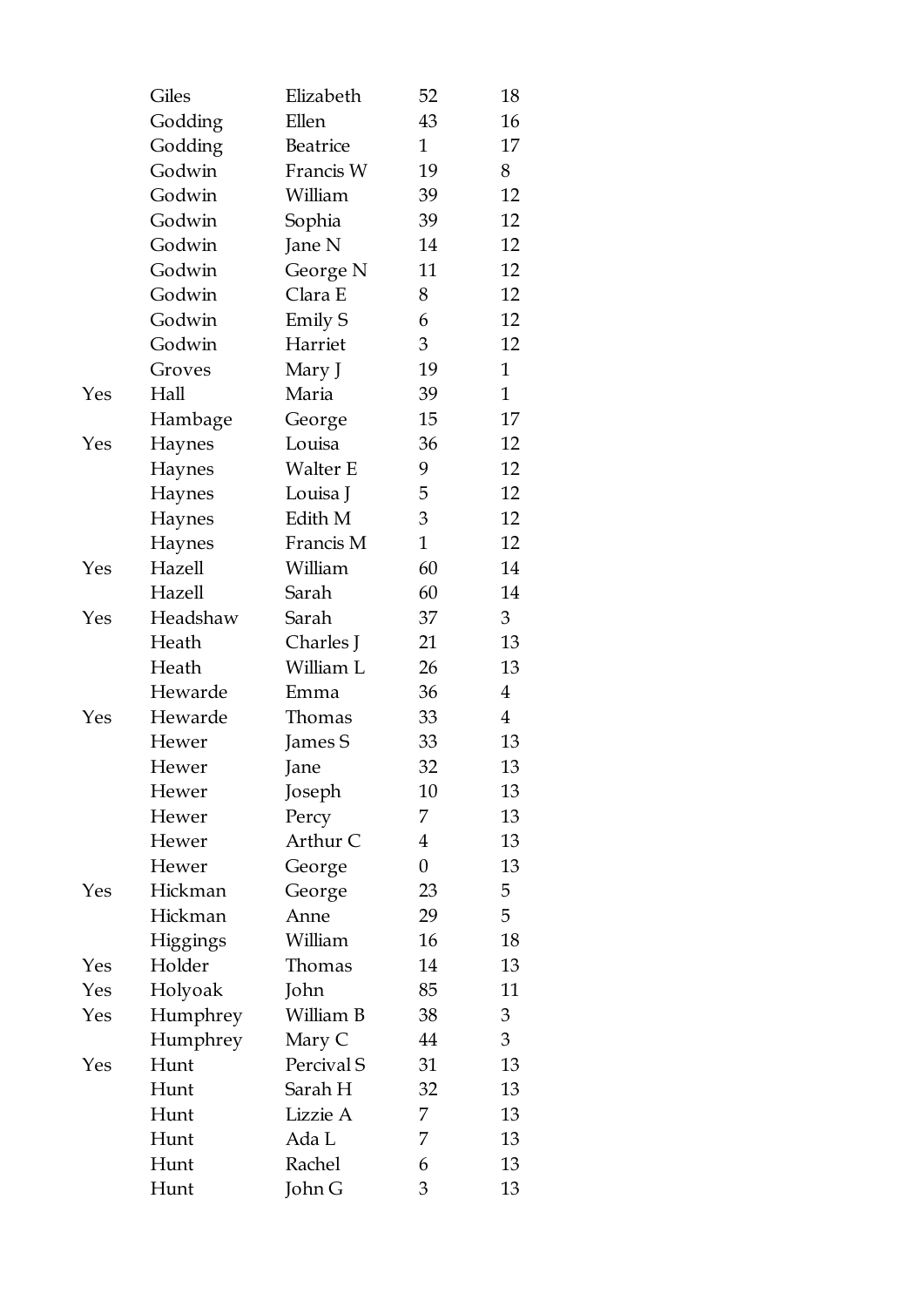|     | Hunt      | Percy G    | 1                | 13             |
|-----|-----------|------------|------------------|----------------|
|     | Hunt      | Adelaide H | $\boldsymbol{0}$ | 13             |
| Yes | Jefferies | Emily      | 54               | $\mathbf 1$    |
| Yes | Kent?     | Charles    | 22               | 15             |
|     | Kent?     | Thomas K   | 0                | 15             |
|     | Kent?     | Elizabeth  | 21               | 15             |
| Yes | Knapp     | Thomas     | 52               | 3              |
|     | Knapp     | Ann        | 57               | 3              |
|     | Knapp     | Isabella   | 18               | 3              |
| Yes | Knapp     | William    | 31               | 9              |
|     | Knapp     | Martha     | 37               | 9              |
|     | Knapp     | Henry      | 6                | 9              |
|     | Knapp     | Sarah A    | 5                | 9              |
|     | Knapp     | Kate       | 3                | 9              |
|     | Knapp     | Edwin G    | $\boldsymbol{0}$ | 9              |
| Yes | Lane      | Richard    | 39               | 3              |
|     | Lane      | Eliza      | 34               | 3              |
|     | Lane      | Fanny      | 12               | 3              |
|     | Lane      | Kate       | 11               | 3              |
|     | Lane      | Francis W  | 9                | 3              |
|     | Lane      | Sidney A   | 6                | 3              |
|     | Lane      | Matilda    | 4                | $\mathfrak{B}$ |
|     | Lane      | Nelson     | 3                | 3              |
|     | Lane      | Florence   | $\mathbf{1}$     | 3              |
|     | Lane      | Jane       | 6                | 9              |
|     | Lane      | Emily      | 8                | 9              |
|     | Lane      | Caroline   | 4                | 9              |
|     | Lane      | Amelia     | 0                | 9              |
|     | Lane      | William    | 2                | 9              |
| Yes | Lane?     | William    | 31               | 9              |
|     | Lane?     | Elizabeth  | 29               | 9              |
| Yes | Lawrence  | Charles    | 16               | $\overline{4}$ |
|     | Lay       | Elizabeth  | 74               | 16             |
|     | Lewis     | Mary       | 12               | 18             |
|     | Lewis     | George     | 7.               | 18             |
| Yes | Lewis?    | Walter     | 51               | 18             |
|     | Lewis?    | Marianna?  | 49               | 18             |
| Yes | Looker    | George     | 51               | 18             |
|     | Looker    | Emily      | 48               | 18             |
|     | Looker    | John       | 18               | 18             |
| Yes | Looker    | Richard    | 46               | 18             |
|     | Looker    | John       | 12               | 18             |
|     | Looker    | Elizabeth  | 15               | 18             |
|     | Looker    | Mary       | 48               | 18             |
|     | Lot       | Emma       | 20               | 18             |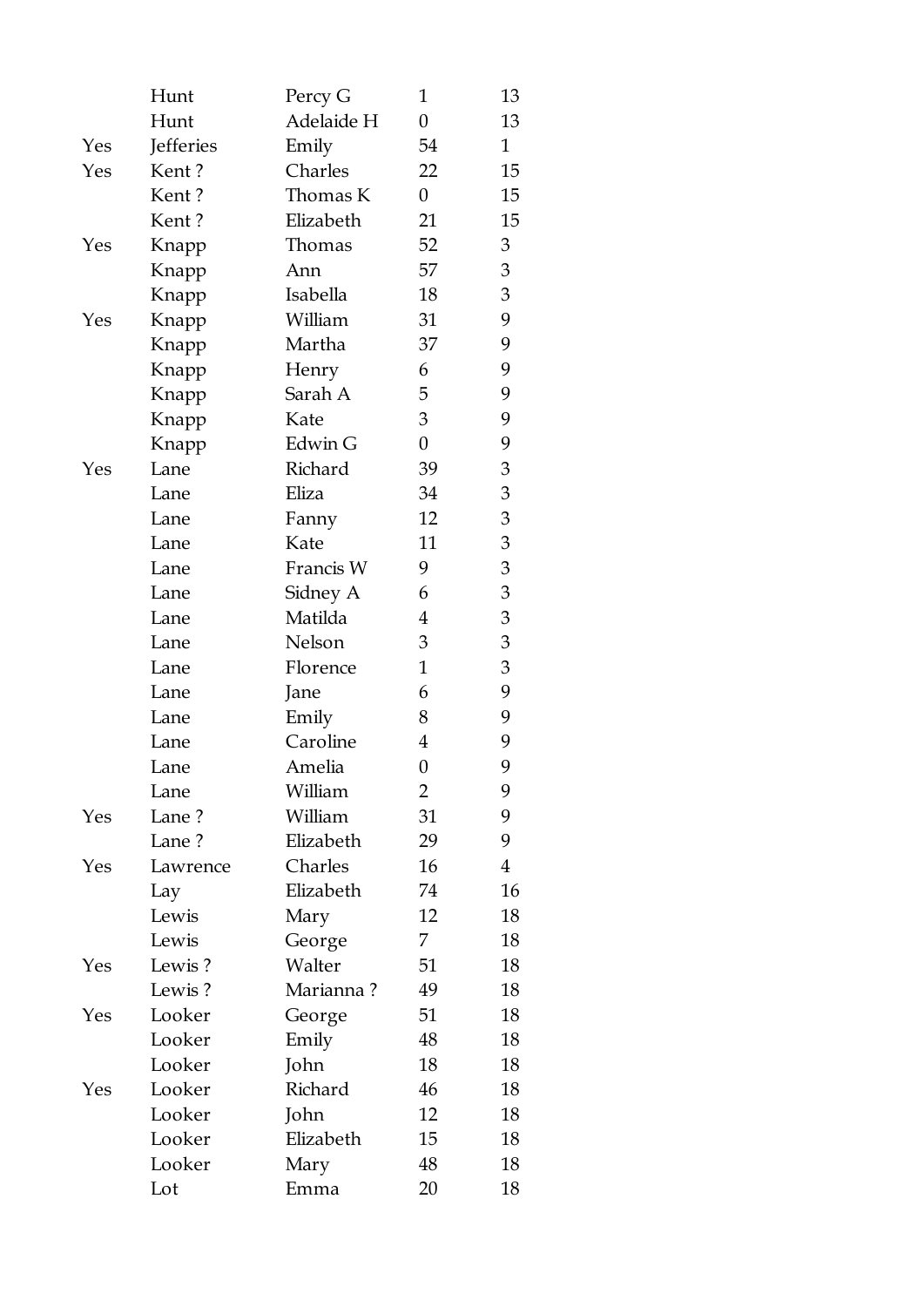|     | Maisey         | Ann       | 25             | 3              |
|-----|----------------|-----------|----------------|----------------|
|     | Manners        | David     | 15             | $\mathbf{1}$   |
|     | <b>Manners</b> | Alfred M  | 13             | $\mathbf{1}$   |
|     | Mason          | Caroline  | 22             | 8              |
| Yes | May            | Charles   | 65             | $\mathbf{1}$   |
|     | May            | Mary A    | 58             | $\mathbf{1}$   |
|     | May            | Rebecca   | 36             | 1              |
| Yes | <b>Miles</b>   | Thomas    | 25             | 5              |
|     | <b>Miles</b>   | Emma      | 23             | 5              |
|     | <b>Miles</b>   | Sarah     | 3              | 5              |
|     | <b>Miles</b>   | Edward J  | $\mathbf{1}$   | 5              |
| Yes | <b>Miles</b>   | Edward J  | 46             | 5              |
|     | <b>Miles</b>   | Ann       | 55             | 5              |
|     | <b>Miles</b>   | John      | 23             | 5              |
|     | <b>Miles</b>   | Hannah    | 20             | 5              |
|     | <b>Miles</b>   | Harriett  | 11             | 5              |
| Yes | Monk           | Ann       | 68             | 12             |
|     | Morely         | Percy E   | 9              | $\overline{2}$ |
| Yes | Morley         | Sarah     | 33             | $\overline{2}$ |
|     | Morley         | Alice     | 6              | $\overline{2}$ |
|     | Morley         | Thomas    | $\overline{4}$ | $\overline{2}$ |
| Yes | Morse          | James     | 28             | 7              |
|     | Morse          | Maria     | 27             | 7              |
|     | Morse          | Minnie    | 5              | 7              |
|     | Morse          | William   | $\mathbf{1}$   | 7              |
| Yes | Morse          | Edward    | 29             | 11             |
|     | Morse          | Mary      | 27             | 11             |
|     | Morse          | Cyril     | $\mathbf{1}$   | 11             |
|     | Morse          | Mary      | 0              | 11             |
| Yes | Mortimer       | Edwin     | 42             | $\mathbf{1}$   |
|     | Mortimer       | Sarah     | 43             | 1              |
|     | Mortimer       | Henry G   | 17             | 1              |
|     | Mortimer       | John      | 10             | 1              |
|     | Mortimer       | William   | 13             | 1              |
|     | Mortimer       | Edwin     | 15             | 1              |
|     | Mortimer       | Thomas    | 6              | 1              |
|     | Mortimer       | Charlotte | 3              | 1              |
|     | Mortimer       | Annett    | $\mathbf{1}$   | 1              |
|     | <b>Moss</b>    | Thomas    | 70             | 4              |
|     | Moss           | Elizabeth | 68             | 4              |
|     | Newberry       | Au?       | 27             | 1              |
| Yes | Page           | Charles   | 31             | 9              |
| Yes | Page           | Alexander | 44             | 10             |
|     | Page           | Ann       | 40             | 10             |
|     | Page           | Jane      | 15             | 10             |
|     |                |           |                |                |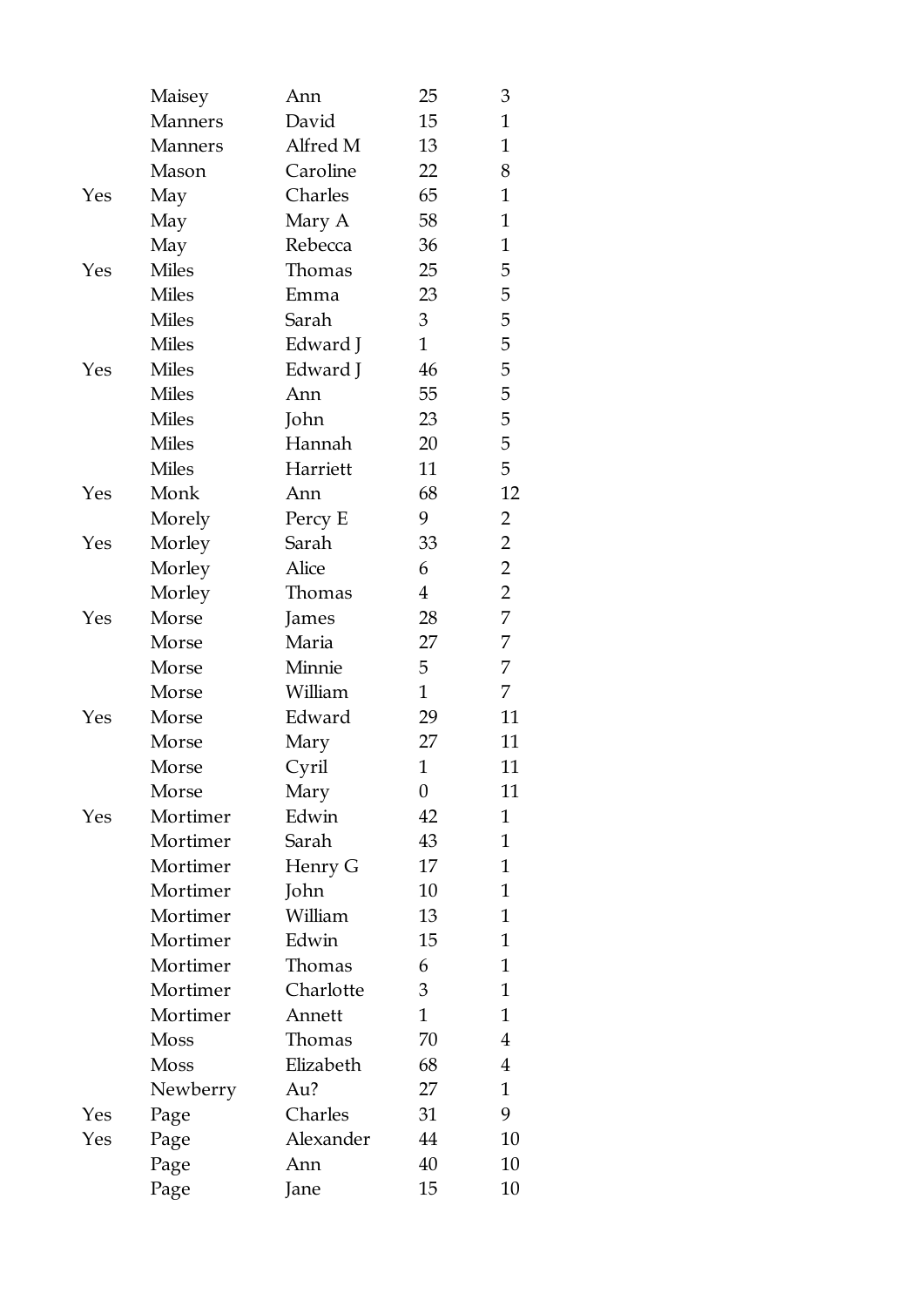|     | Page          | Adam H    | 13             | 10           |
|-----|---------------|-----------|----------------|--------------|
|     | Page          | Charles   | 11             | 10           |
|     | Page          | Elizabeth | 6              | 10           |
|     | Page          | Joseph A  | $\mathbf{1}$   | 10           |
|     | Page          | Martha    | 26             | $\mathbf{1}$ |
|     | Page          | Henry     | 3              | 10           |
|     | Plummer       | Maria     | 53             | $\mathbf{1}$ |
|     | Plummer       | Florence  | 26             | $\mathbf{1}$ |
|     | Plummer       | Percy E   | 27             | $\mathbf{1}$ |
| Yes | Pocock        | David     | 35             | 12           |
|     | Pocock        | Ann       | 35             | 12           |
|     | Pocock        | Thomas H  | 9              | 13           |
|     | Pocock        | Elizabeth | 7              | 13           |
|     | Pocock        | George W  | 5              | 13           |
|     | Pocock        | Martha A  | $\mathbf{1}$   | 13           |
|     | Pound         | James     | 18             | 15           |
|     | Prescott      | Elizabeth | 29             | 3            |
|     | Prescott      | Edith J   | $\mathbf{1}$   | 3            |
| Yes | Read          | Elizabeth | 49             | 16           |
|     | Read          | Charles   | 23             | 16           |
|     | Read          | John      | 18             | 16           |
|     | Read          | William   | 15             | 16           |
|     | Read          | Walter    | $\overline{2}$ | 16           |
| Yes | Reade         | James     | 32             | 10           |
|     | Reade         | Sarah     | 27             | 10           |
|     | Reade         | Sidney    | $\mathbf{1}$   | 10           |
|     | Reade         | Elizabeth | 73             | 10           |
|     | Reade         | Elizabeth | 37             | 10           |
|     | <b>Reeves</b> | Martha    | 62             | 1            |
|     | Reeves        | Jenette   | 23             | 8            |
| Yes | Reeves        | Henry     | 54             | 1            |
|     | Reeves        | Emily A   | 9              | $\mathbf{1}$ |
| Yes | Sasswell      | Joseph    | 30             | 17           |
|     | Sasswell      | Elizabeth | 31             | 17           |
| Yes | Simmonds      | Thomas    | 38             | 12           |
|     | Simmonds      | Ann       | 38             | 12           |
|     | Simmonds      | Emily     | 11             | 12           |
|     | Simmonds      | Mary      | 9              | 12           |
|     | Simmonds      | Charlotte | 7              | 12           |
|     | Simmonds      | Thomas    | 5              | 12           |
|     | Simmonds      | Elizabeth | 3              | 12           |
|     | Simmonds      | Emiel?    | $\mathbf{1}$   | 12           |
| Yes | Simonds       | William   | 57             | 8            |
|     | Simonds       | Thomas    | 20             | 8            |
|     | Simonds       | John      | 84             | 8            |
|     |               |           |                |              |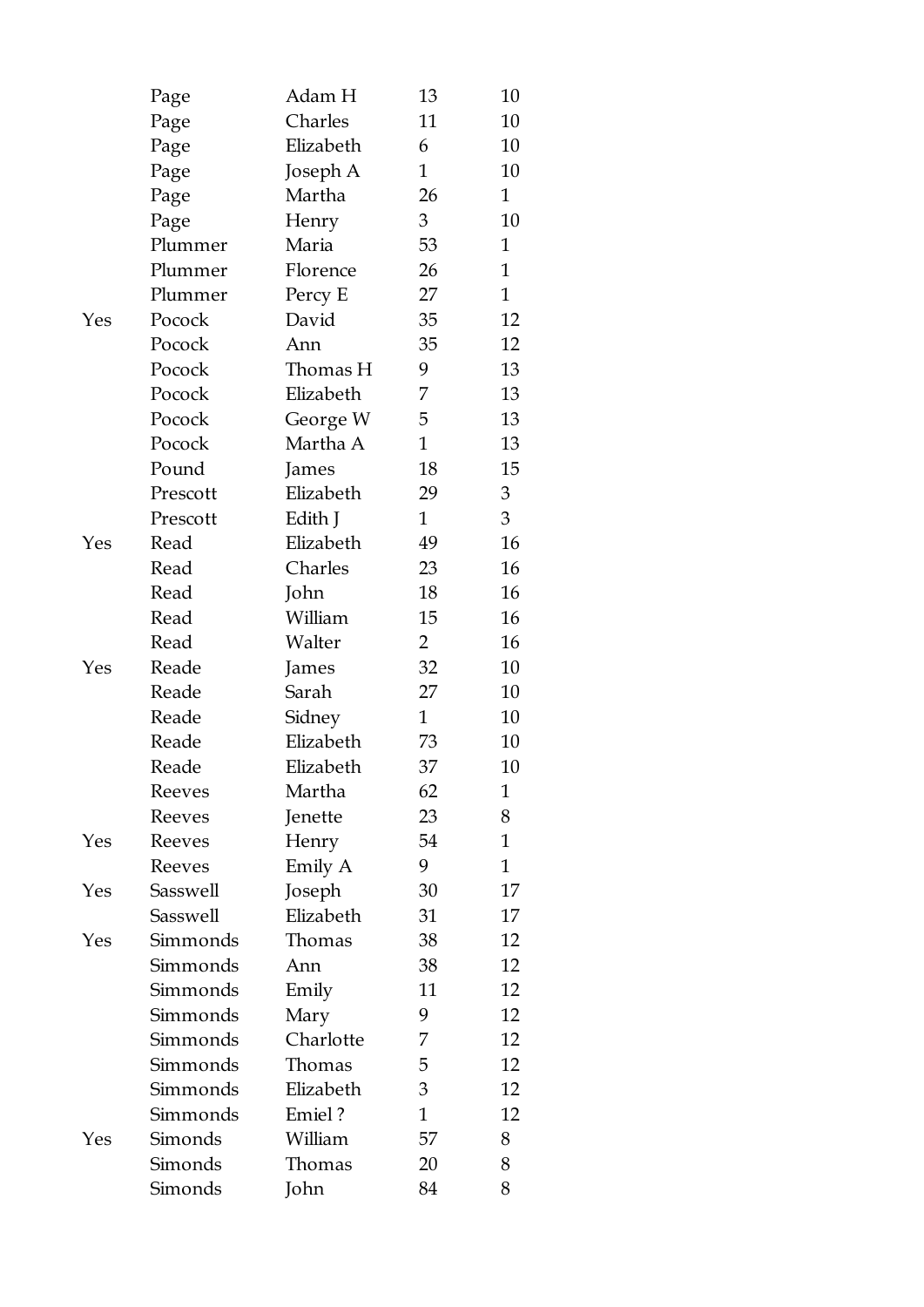|     | Simonds        | Charlotte | 42             | 8              |
|-----|----------------|-----------|----------------|----------------|
| Yes | Skinner        | David     | 35             | $\overline{2}$ |
|     | Skinner        | Sarah     | 38             | $\overline{2}$ |
|     | Skinner        | Mary      | 11             | $\overline{2}$ |
|     | Skinner        | Frederick | 9              | $\overline{2}$ |
|     | Skinner        | Jessie    | 7              | $\overline{2}$ |
|     | Skinner        | M         | 5              | $\overline{2}$ |
|     | Skinner        | Blanch    | $\overline{2}$ | $\overline{2}$ |
|     | Skinner        | David H   | $\mathbf{1}$   | $\overline{2}$ |
| Yes | Sly            | Henry     | 56             | 9              |
|     | Sly            | Sarah A   | 45             | 9              |
| Yes | Smith          | William   | 53             | 8              |
|     | Smith          | Matilda   | 52             | 8              |
|     | Smith          | Alfred    | 12             | 8              |
|     | Smith          | Thomas    | 10             | 8              |
|     | <b>Stevens</b> | Anne      | 15             | 6              |
|     | <b>Stevens</b> | Alfred    | 6              | 10             |
| Yes | Stone          | Robert    | 43             | 16             |
|     | Stone          | Eliza     | 40             | 16             |
| Yes | Taylor         | John      | 44             | $\overline{4}$ |
|     | Taylor         | Harriet   | 40             | $\overline{4}$ |
|     | Taylor         | Henry     | 14             | 4              |
|     | Taylor         | Evelyn A  | 12             | $\overline{4}$ |
|     | Taylor         | Emily     | 10             | $\overline{4}$ |
|     | Taylor         | Thisbe A  | 8              | 4              |
|     | Taylor         | Paul      | 75             | $\overline{4}$ |
|     | Thatcher       | Ellen     | 16             | 15             |
|     | Thenton        | Emily     | 22             | 1              |
|     | Theobald       | William   | 46             | 2              |
|     | Theobald       | Emma      | 43             | 2              |
|     | Theobald       | Elizabeth | 17             | $\overline{2}$ |
|     | Theobald       | Ellen     | 13             | $\overline{2}$ |
|     | Theobald       | Charlotte | 9              | $\overline{2}$ |
|     | Theobald       | William   | $\overline{4}$ | $\overline{2}$ |
|     | Theobald       | Maria     | $\mathbf{1}$   | $\overline{2}$ |
| Yes | Theobald       | Jacob     | 59             | 9              |
|     | Theobald       | Elizabeth | 74             | 9              |
| Yes | Titcomb        | James     | 52             | 6              |
|     | Titcomb        | Ann       | 41             | 6              |
|     | Titcomb        | William J | 20             | 6              |
|     | Titcomb        | David H   | 14             | 6              |
|     | Titcomb        | Lucy      | 13             | 6              |
|     | Titcomb        | James     | 11             | 6              |
|     | Titcomb        | John      | 9              | 6              |
|     | Titcomb        | Albert G  | 7              | 6              |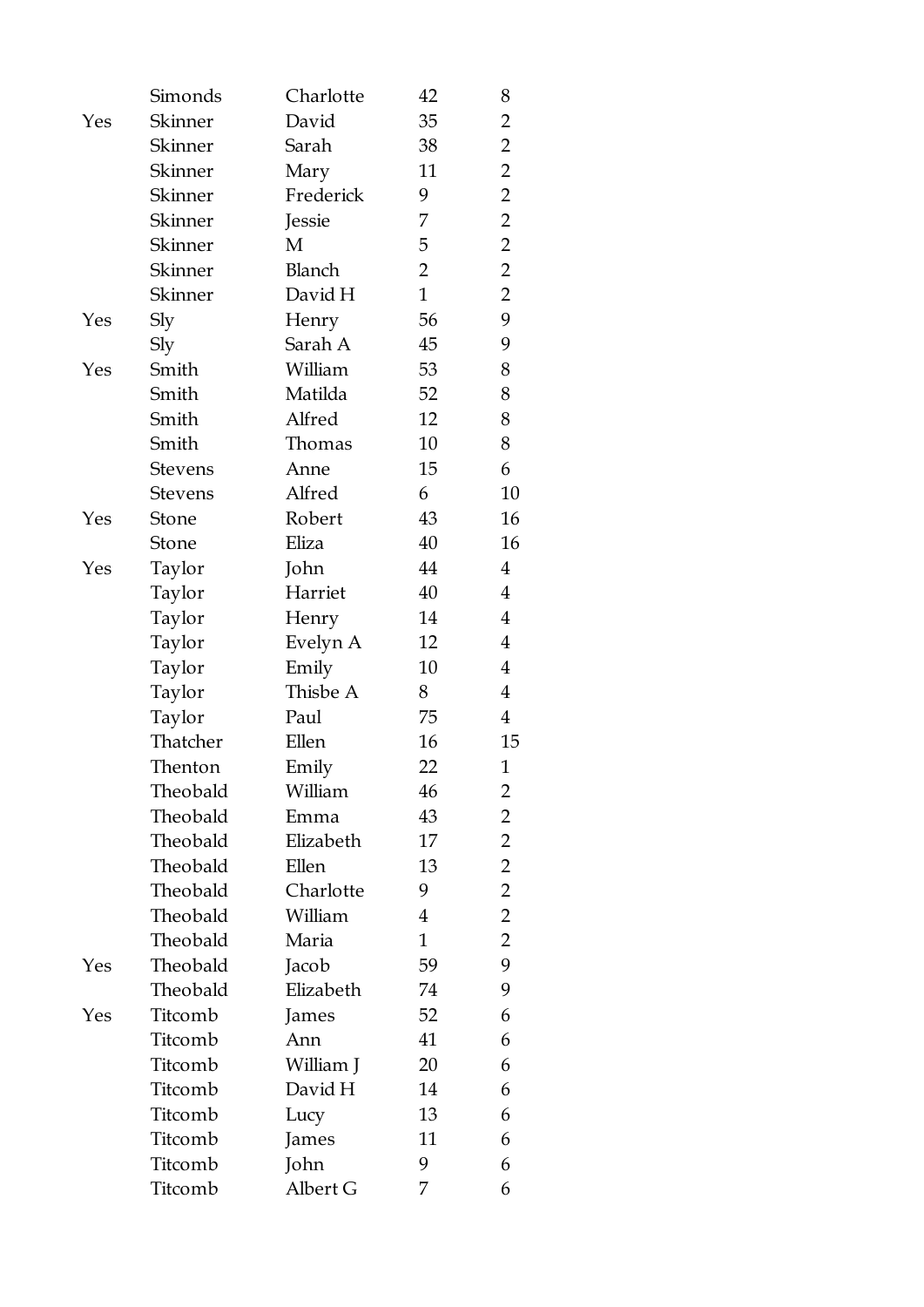|     | Titcomb | Percy     | 5              | 6              |
|-----|---------|-----------|----------------|----------------|
|     | Titcomb | George F  | 3              | 6              |
|     | Titcomb | Alice     | 3              | 6              |
|     | Titcomb | Henry     | 2              | 6              |
|     | Titcomb | Thomas    | 38             | 8              |
| Yes | Titcomb | Charles   | 23             | 9              |
|     | Titcomb | Elizabeth | 24             | 10             |
| Yes | Titcomb | John      | 51             | 17             |
|     | Titcomb | Hannah    | 44             | 17             |
|     | Titcomb | John      | 20             | 17             |
|     | Titcomb | Joseph F  | 19             | 17             |
|     | Titcomb | James     | 17             | 17             |
|     | Titcomb | Martha    | 15             | 17             |
|     | Titcomb | Thomas    | 12             | 17             |
|     | Titcomb | Amy       | 9              | 17             |
|     | Titcomb | David     | 8              | 17             |
|     | Titcomb | Albert    | 6              | 17             |
|     | Titcomb | Walter W  | 5              | 17             |
|     | Titcomb | George    | 2              | 17             |
|     | Tovey   | William   | 14             | 17             |
| Yes | Tucker  | William H | 37             | 5              |
|     | Tucker  | Maria     | 37             | 5              |
|     | Tucker  | Alfred D  | 13             | 6              |
|     | Tucker  | Rosa J    | 11             | 6              |
|     | Tucker  | David     | 9              | 6              |
|     | Tucker  | Maria     | 8              | 6              |
|     | Tucker  | William H | 15             | 5              |
|     | Tucker  | Alice     | 6              | 6              |
|     | Tucker  | George    | 4              | 6              |
|     | Tucker  | Frederick | $\overline{2}$ | 6              |
|     | Tucker  | Percy     | $\overline{0}$ | 6              |
|     | Waldron | Maria     | 31             | 2              |
|     | Waldron | Lucy      | 7              | $\overline{2}$ |
|     | Waldron | Maria     | 2              | $\overline{2}$ |
|     | Watts   | Minnie    | 7              | 16             |
| Yes | Webb    | Frederick | 58             | 7              |
|     | Webb    | Eliza     | 49             | 7              |
|     | Webb    | Mary      | 21             | 7              |
|     | Webb    | Sarah A   | 19             | 7              |
|     | Webb    | William   | 13             | 7              |
|     | Webb    | Hannah    | 83             | 7              |
|     | Webb    | Henry     | 22             | 18             |
| Yes | Westall | Peter     | 48             | 18             |
|     | Westall | Mary A    | 45             | 18             |
| Yes | Widham  | James     | 28             | 17             |
|     |         |           |                |                |